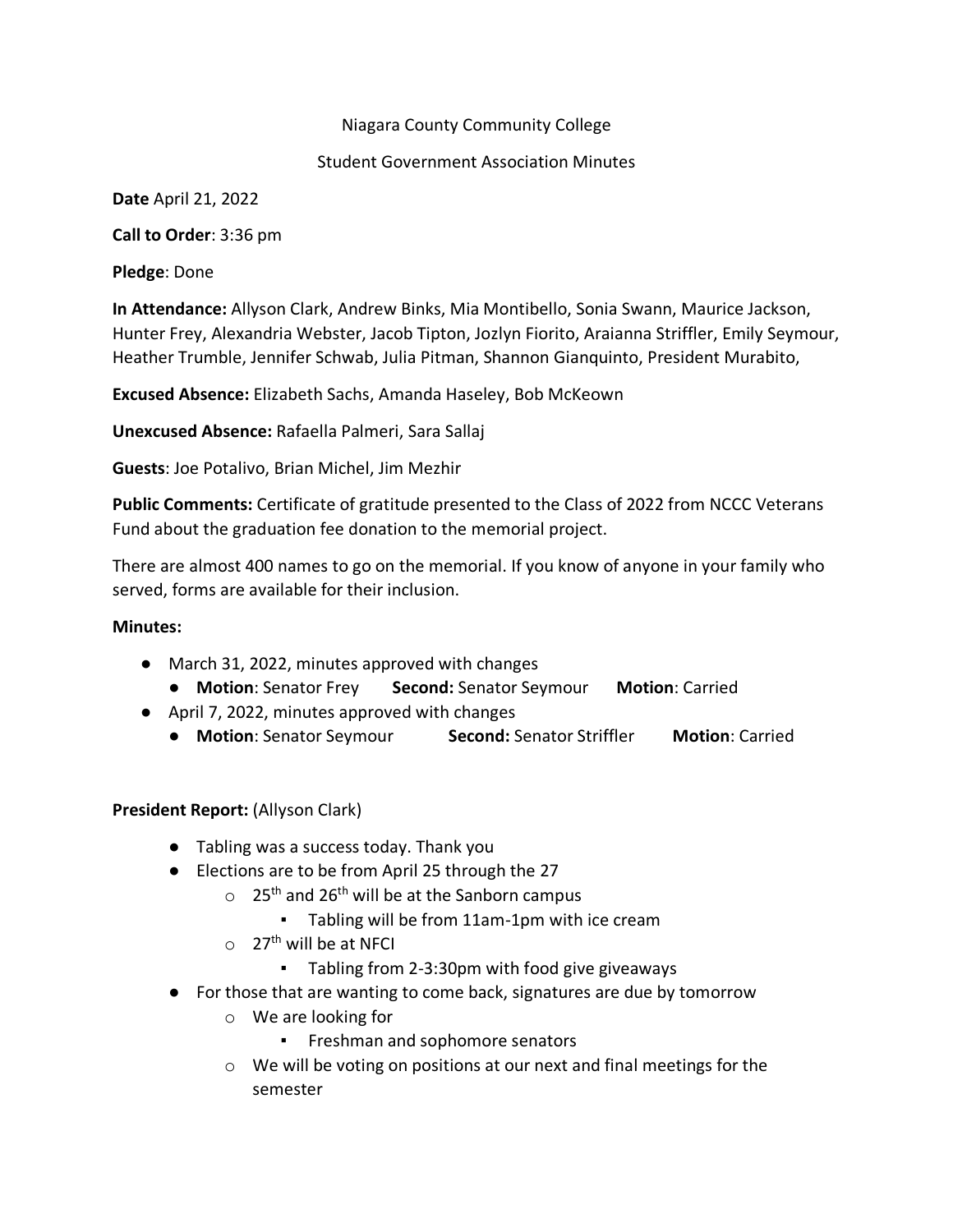- President, Student Event Coordinator, Secretary, and Treasurer
- o The Vice President election is to be held in the fall
- End of year celebrations
	- $\circ$  May 4<sup>th</sup> awards ceremony-RSVP is due tomorrow
		- Student and faculty free, others \$10
	- o End of year bash
		- **•** Rage room  $10^{th}$  or  $11^{th}$  of May at 3, 5 or 7pm availabilities
	- o Evaluation's next Thursday, April 28 at 2pm word docs only, please
	- o Thunderfest concert May 6
		- Students \$10 and General Public \$20
	- o Office Hours will be busy for the next few weeks due to the needs of elections, awards banquet, tabling, and Thunderfest prep.
- Goals for next meeting
	- o Elections
	- o Approving student activity fee budget
	- o A meal will be provided during the meeting.

**Vice President Report:** (Andrew Binks)

- SNA elections are being held
- Honors elections have been held
- GAC elections are being held
- PTK's bake sale was a success
- SNA Bake sale was a success
- BSU Drum Circle was a great success
- Pride Alliance next Thursday, April 28, Drag Show
	- o Four performers will be there

# **Treasurer's Report:**

● Budget going well

# **Student Government Event Coordinator Report:** (Mia Montibello)

- Marissa Cohen did three separate presentations
- WPWU-Terrariums were a big hit
- Tripp Café went very well
- Trivia Wednesday had 13 people in attendance
- Upcoming events
	- o Service with a slice April 27
	- o Cultural Bazaar April 28
	- o Campus Spa May 4
	- o WPWU May 3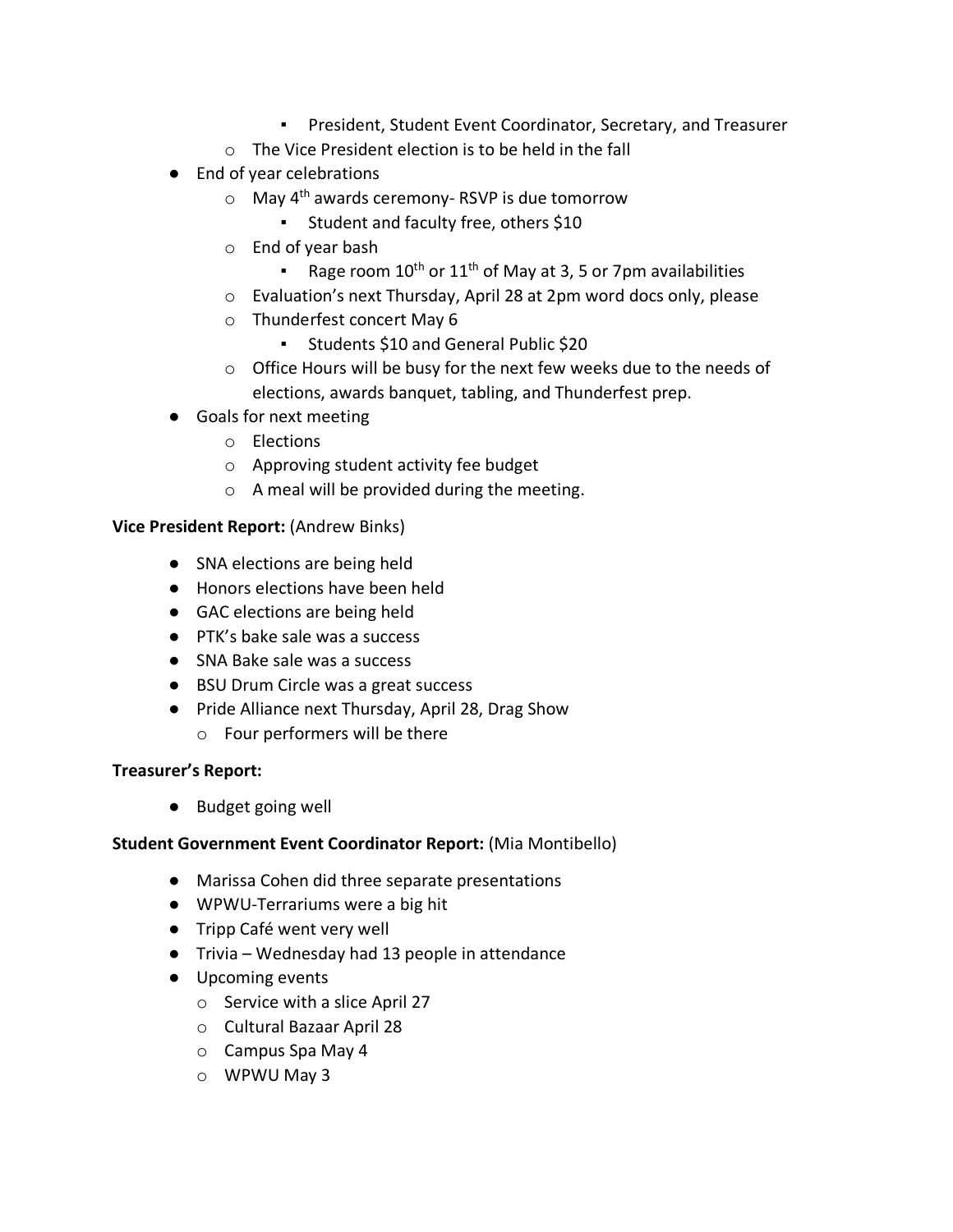# **Student Trustee Report:** (Maurice Jackson)

- 60th Anniversary Logo (Barbara. De Simone)
- 2. IRC Grant Presentations:
	- o Roman Buildings: Design, Purpose, and Influence (Nancy Knechtel)
	- o Teaching Diversity to Nursing Students (Donna Sandretto)
- Electrical Technology, AAS
- II. Machining Technology, AAS
- Program Modifications:
	- o Disability Studies, Certificate
	- o Name changed to Direct Support & Rehabilitation
- Conditions for Employment for Administrative Employees

# **Senator's Report:**

● None

# **Coordinator's Report:** (Heather Trumble)

- Lots of prep for upcoming events, looking for help
- OL applications are being accepted
- Reminder-Thunderfest is mandatory
	- o Get schedules to Jen asap so a production schedule can be made for the day.

# **Athletic Directors Report:** (Amanda Haseley)

- Softball canceled due to weather
- Golf, baseball, and softball are off to a great start

# **Student Services Report:** (Julia Pitman)

- President Murabito
	- o Book store
		- Lots of great conversation was had; thank you for the input.
		- A statistical sampling of fall 2021 showed it wouldn't work great at this time for NCCC.
			- We want to have access to a reasonable cost for students on the first day.
			- Called Barnes and Noble, presented and shared ideas,
				- o He wants to make it more flexible, with no charge for OER classes and subsidized by another student
				- o Including required products
					- Example: calculator, should be included
			- Book Store Committee is wanted to incorporate all facets of campus
- Register for classes!

**Faculty Senate Report:** (Elizabeth Sachs)

● Is the incoming President of the Faculty Senate